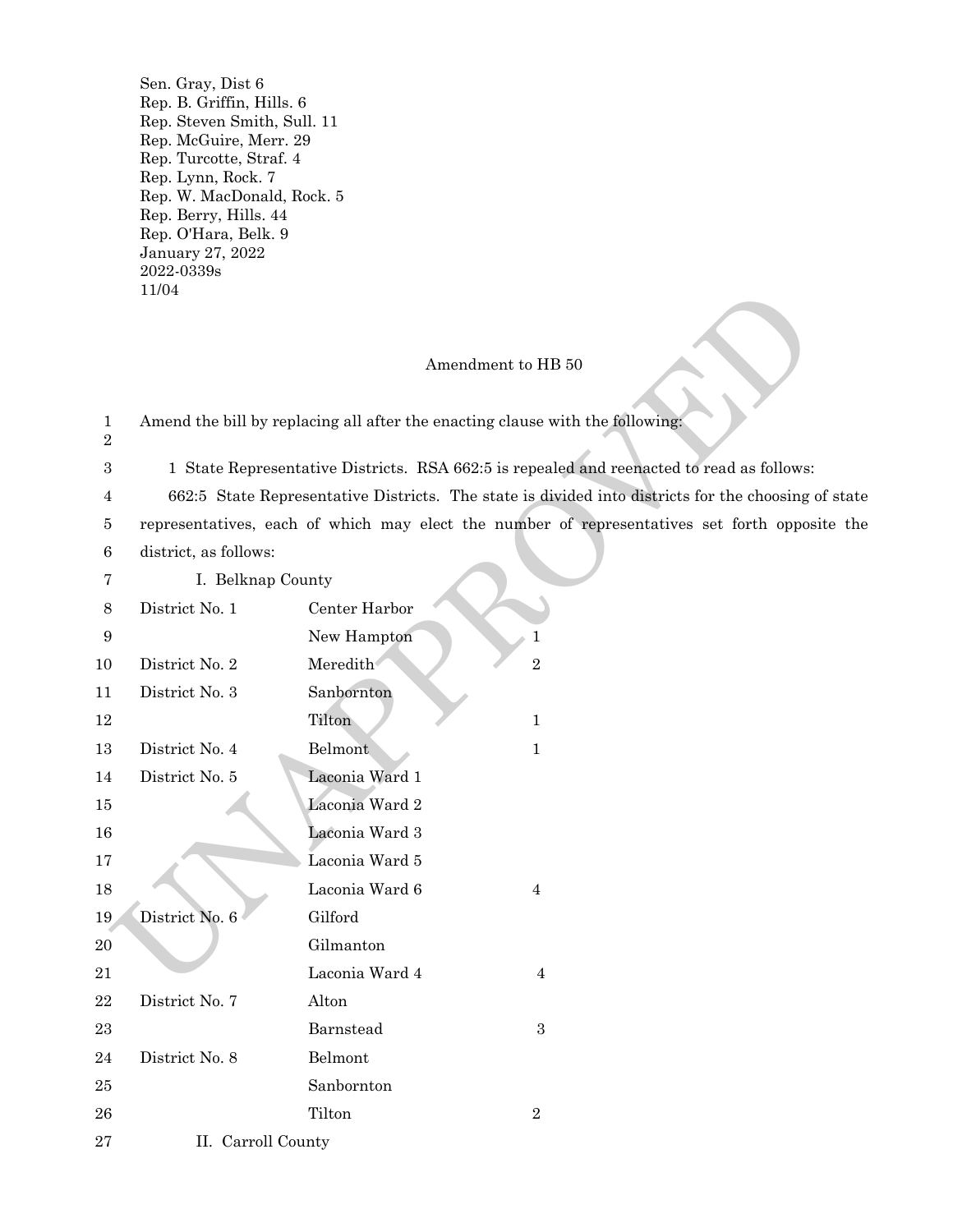## **Amendment to HB 50 - Page 2 -**

| $\mathbf{1}$     | District No. 1       | Conway            | $\sqrt{3}$     |
|------------------|----------------------|-------------------|----------------|
| $\sqrt{2}$       | District No. 2       | Albany            |                |
| $\,3$            |                      | <b>Bartlett</b>   |                |
| $\overline{4}$   |                      | Chatham           |                |
| 5                |                      | Hale's Location   |                |
| $\,6\,$          |                      | Hart's Location   |                |
| 7                |                      | Jackson           |                |
| $8\,$            |                      | Sandwich          | $\,2$          |
| $\boldsymbol{9}$ | District No. 3       | Madison           |                |
| 10               |                      | Moultonborough    |                |
| 11               |                      | Tamworth          | $\,2$          |
| 12               | District No. 4       | Brookfield        |                |
| $13\,$           |                      | Eaton             |                |
| 14               |                      | Effingham         |                |
| 15               |                      | Freedom           |                |
| 16               |                      | Wakefield         | $\sqrt{2}$     |
| $17\,$           | District No. 5       | Ossipee           |                |
| 18               | District No. 6       | Tuftonboro        |                |
| 19               |                      | Wolfeboro         | $\overline{2}$ |
| 20               | District No. 7       | Ossipee           |                |
| 21               |                      | Tuftonboro        |                |
| $\bf{22}$        |                      | Wolfeboro         | $\,1$          |
| $\bf 23$         | District No. 8       | <b>Brookfield</b> |                |
| $\bf{24}$        |                      | Eaton             |                |
| $25\,$           |                      | Effingham         |                |
| 26               |                      | Freedom           |                |
| $\sqrt{27}$      |                      | Madison           |                |
| $\bf{28}$        |                      | Moultonborough    |                |
| $\bf 29$         |                      | Tamworth          |                |
| $30\,$           |                      | Wakefield         | $\sqrt{2}$     |
| 31               | III. Cheshire County |                   |                |
| $32\,$           | District No. 1       | Keene Ward 1      | $\mathbf{1}$   |
| 33               | District No. 2       | Keene Ward $3\,$  | $\mathbf{1}$   |
| 34               | District No. 3       | Keene Ward 5      | $\mathbf{1}$   |
| 35               | District No. 4       | Keene Ward $4\,$  | $\mathbf{1}$   |
| 36               | District No. 5       | Surry             |                |
| $37\,$           |                      | Walpole           | $\mathbf{1}$   |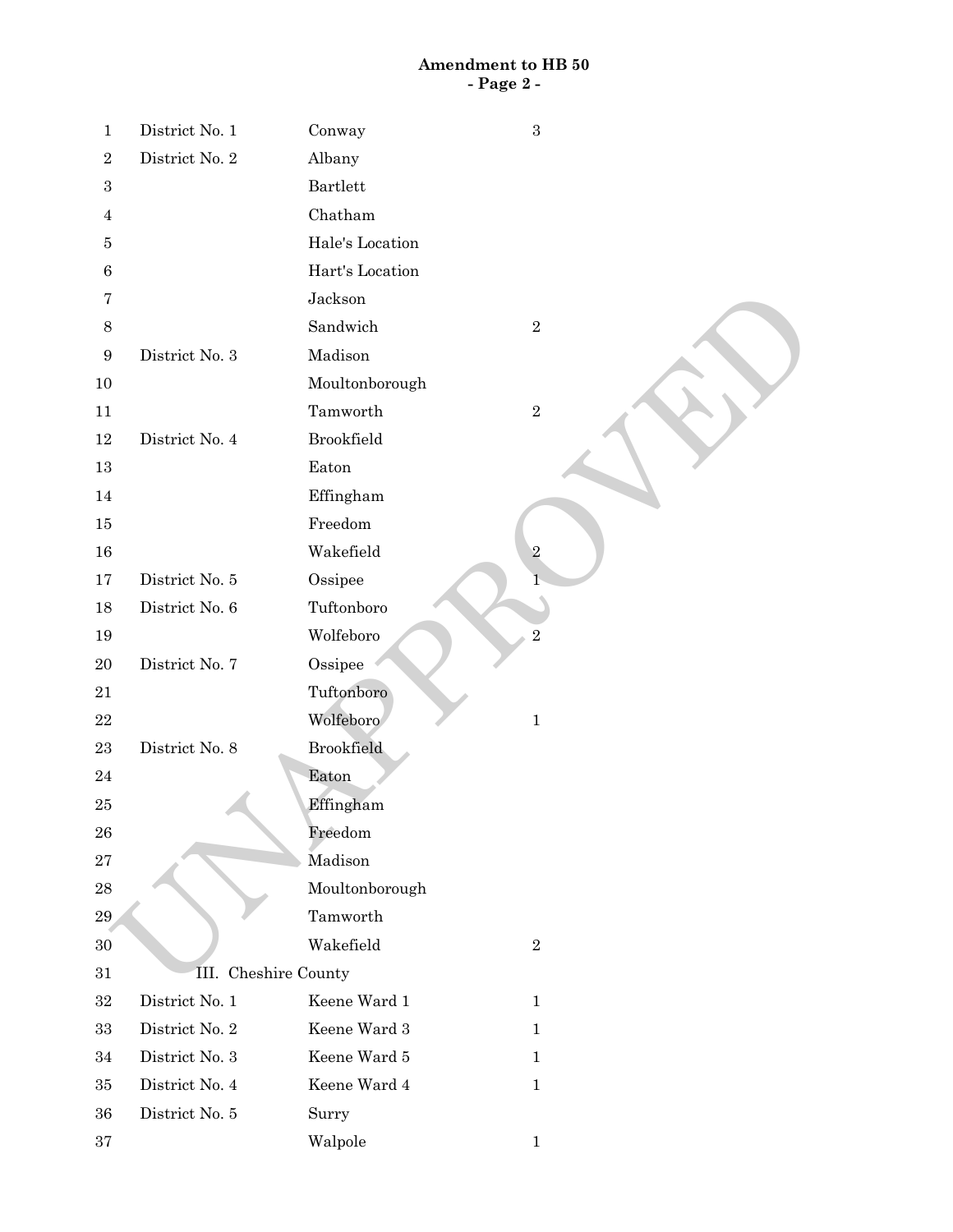# **Amendment to HB 50 - Page 3 -**

| 1                | District No. 6  | Chesterfield                 |
|------------------|-----------------|------------------------------|
| $\sqrt{2}$       |                 | Hinsdale                     |
| $\boldsymbol{3}$ |                 | Westmoreland<br>$\,2$        |
| $\overline{4}$   | District No. 7  | Keene Ward 2<br>$\mathbf{1}$ |
| 5                | District No. 8  | Harrisville                  |
| $\,6$            |                 | Marlborough                  |
| 7                |                 | Nelson                       |
| $8\,$            |                 | Roxbury                      |
| 9                |                 | Sullivan<br>$\mathbf 1$      |
| 10               | District No. 9  | Alstead                      |
| 11               |                 | Gilsum                       |
| 12               |                 | Marlow                       |
| 13               |                 | Stoddard<br>$\mathbf{1}$     |
| 14               | District No. 10 | Richmond                     |
| 15               |                 | Swanzey<br>$\,2$             |
| $16\,$           | District No. 11 | Winchester<br>$\mathbf 1$    |
| $17\,$           | District No. 12 | Fitzwilliam                  |
| 18               |                 | $\overline{1}$<br>Troy       |
| 19               | District No. 13 | Dublin                       |
| $20\,$           |                 | Jaffrey<br>$\mathbf 1$       |
| 21               | District No. 14 | Rindge<br>$\,1$              |
| $\bf{22}$        | District No. 15 | Chesterfield                 |
| $\bf 23$         |                 | Hinsdale                     |
| $\bf{24}$        |                 | Keene Ward 1                 |
| $25\,$           |                 | Keene Ward 3                 |
| ${\bf 26}$       |                 | Keene Ward 4                 |
| $\sqrt{27}$      |                 | Keene Ward 5                 |
| $\bf 28$         |                 | Surry                        |
| 29               |                 | Walpole                      |
| $30\,$           |                 | Westmoreland<br>$\,2$        |
| 31               | District No. 16 | Alstead                      |
| 32               |                 | Gilsum                       |
| $33\,$           |                 | Harrisville                  |
| 34               |                 | Keene Ward 2                 |
| 35               |                 | Marlborough                  |
| 36               |                 | Marlow                       |
| $37\,$           |                 | $\operatorname{Nelson}$      |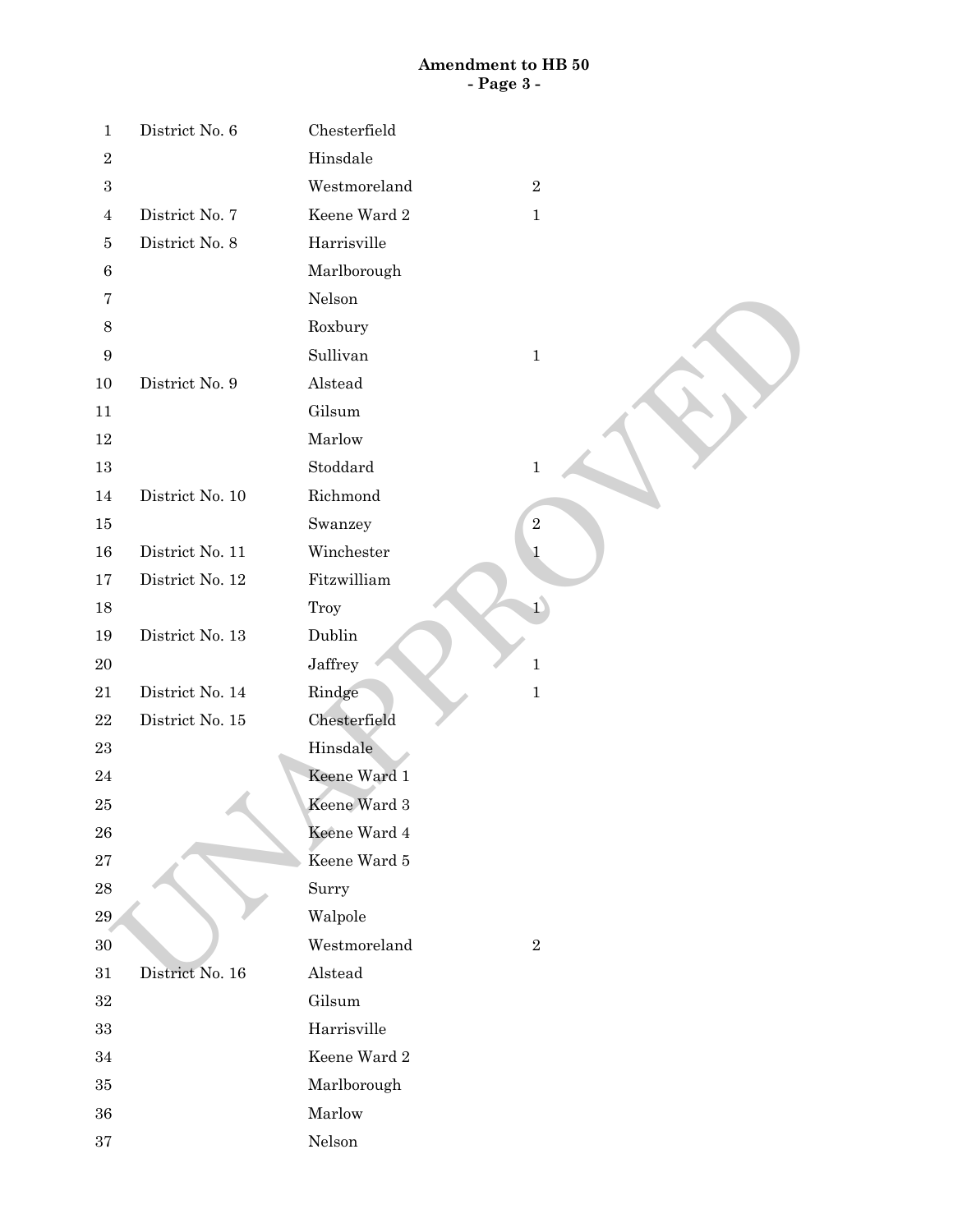# **Amendment to HB 50 - Page 4 -**

| $\mathbf 1$      |                 | Roxbury                              |
|------------------|-----------------|--------------------------------------|
| $\sqrt{2}$       |                 | Stoddard                             |
| $\,3$            |                 | Sullivan<br>$\mathbf{1}$             |
| $\overline{4}$   | District No. 17 | Fitzwilliam                          |
| $\bf 5$          |                 | Richmond                             |
| $\,6$            |                 | Swanzey                              |
| 7                |                 | Troy                                 |
| $\,8\,$          |                 | Winchester<br>$\mathbf 1$            |
| $\boldsymbol{9}$ | District No. 18 | Dublin                               |
| 10               |                 | Jaffrey                              |
| 11               |                 | Rindge<br>$\,2$                      |
| 12               | IV. Coos County |                                      |
| $13\,$           | District No. 1  | Dalton                               |
| 14               |                 | Lancaster                            |
| 15               |                 | Northumberland                       |
| 16               |                 | Stratford<br>$\overline{2}$          |
| $17\,$           | District No. 2  | Atkinson & Gilmanton Academy Grant   |
| 18               |                 | Cambridge                            |
| 19               |                 | Clarksville                          |
| 20               |                 | Dix's Grant                          |
| 21               |                 | Dixville                             |
| $\bf 22$         |                 | Dummer                               |
| $\bf 23$         |                 | Errol                                |
| 24               |                 | Milan                                |
| 25               |                 | Millsfield                           |
| ${\bf 26}$       |                 | Odell                                |
| $\sqrt{27}$      |                 | Pittsburg                            |
| ${\bf 28}$       |                 | Second College Grant                 |
| 29               |                 | Stark                                |
| $30\,$           |                 | Wentworth's Location<br>$\mathbf{1}$ |
| $31\,$           | District No. 3  | Colebrook                            |
| $32\,$           |                 | Columbia                             |
| $33\,$           |                 | Erving's Location                    |
| $34\,$           |                 | Stewartstown<br>$1\,$                |
| $35\,$           | District No. 4  | Carroll                              |
| 36               |                 | $\operatorname{Jefferson}$           |
| $\bf{37}$        |                 | Kilkenny                             |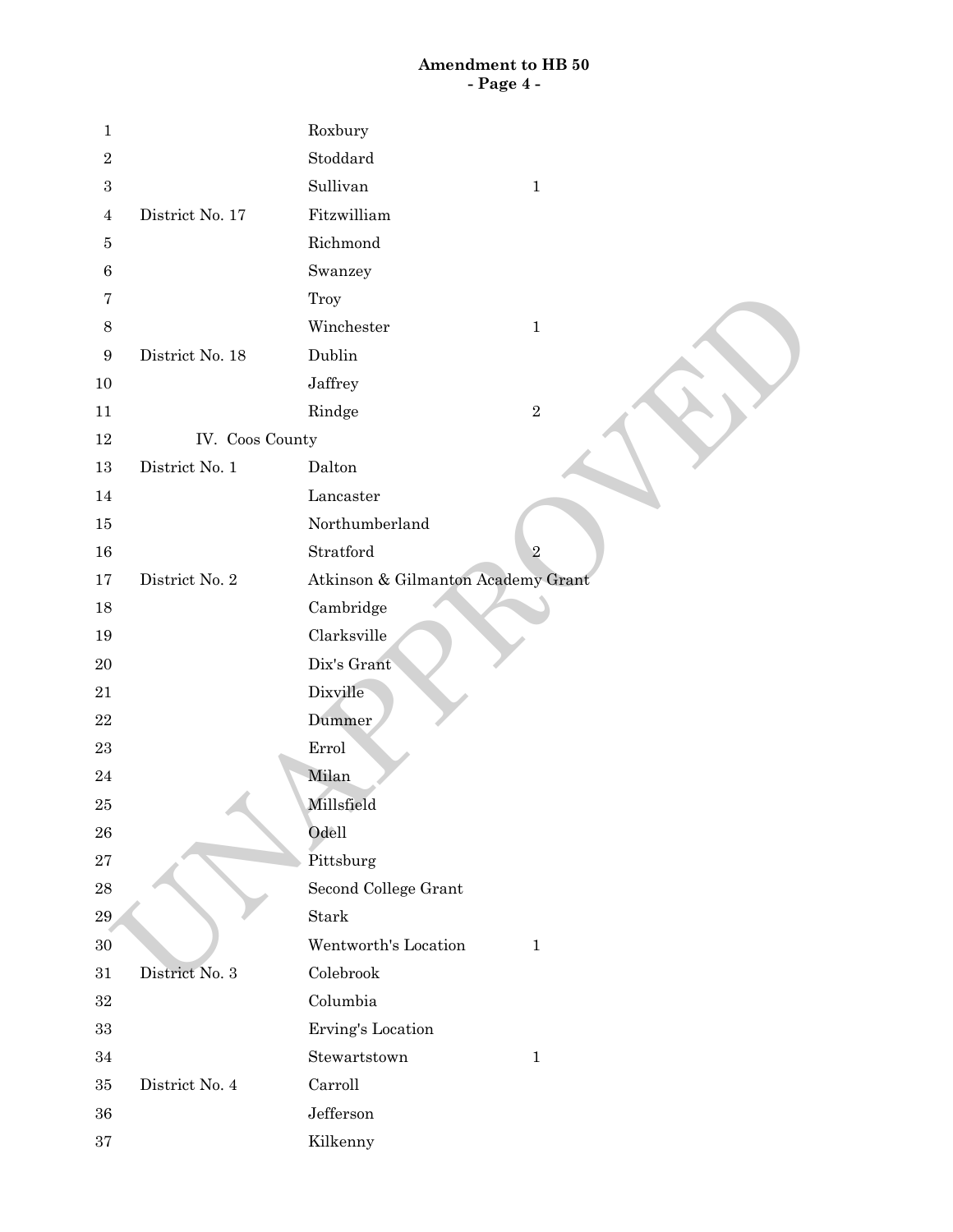## **Amendment to HB 50 - Page 5 -**

| $\mathbf{1}$     |                   | Whitefield              | $\mathbf{1}$ |
|------------------|-------------------|-------------------------|--------------|
| $\,2$            | District No. 5    | Berlin                  | $\,2$        |
| $\,3$            | District No. 6    | Bean's Grant            |              |
| $\overline{4}$   |                   | Bean's Purchase         |              |
| $\bf 5$          |                   | Chandler's Purchase     |              |
| $\,6\,$          |                   | Crawford's Purchase     |              |
| 7                |                   | Cutt's Grant            |              |
| $\,8\,$          |                   | Gorham                  |              |
| $\boldsymbol{9}$ |                   | Green's Grant           |              |
| $10\,$           |                   | Hadley's Purchase       |              |
| 11               |                   | Low and Burbank's Grant |              |
| 12               |                   | Martin's Location       |              |
| 13               |                   | Pinkham's Grant         |              |
| 14               |                   | Randolph                |              |
| 15               |                   | Sargent's Purchase      |              |
| 16               |                   | Shelburne               |              |
| 17               |                   | Success                 |              |
| 18               |                   | Thompson and            |              |
| 19               |                   | Meserve's Purchase      | $\mathbf{1}$ |
| 20               | District No. 7    | Berlin                  |              |
| 21               |                   | Carroll                 |              |
| $\bf 22$         |                   | Jefferson               |              |
| 23               |                   | Kilkenny                |              |
| 24               |                   | Whitefield              | $\mathbf{1}$ |
| 25               | V. Grafton County |                         |              |
| ${\bf 26}$       | District No. 1    | Bath                    |              |
| $\sqrt{27}$      |                   | Lisbon                  |              |
| ${\bf 28}$       |                   | ${\rm Littleton}$       |              |
| 29               |                   | Lyman                   |              |
| $30\,$           |                   | Monroe                  |              |
| $31\,$           |                   | Sugar Hill              | $\,3$        |
| $32\,$           | District No. 2    | Bethlehem               |              |
| $33\,$           |                   | Franconia               | $\,1$        |
| $34\,$           | District No. 3    | Easton                  |              |
| $35\,$           |                   | $\mbox{Lincoh}$         |              |
| $36\,$           |                   | Livermore               |              |
| $37\,$           |                   | Woodstock               | $\mathbf{1}$ |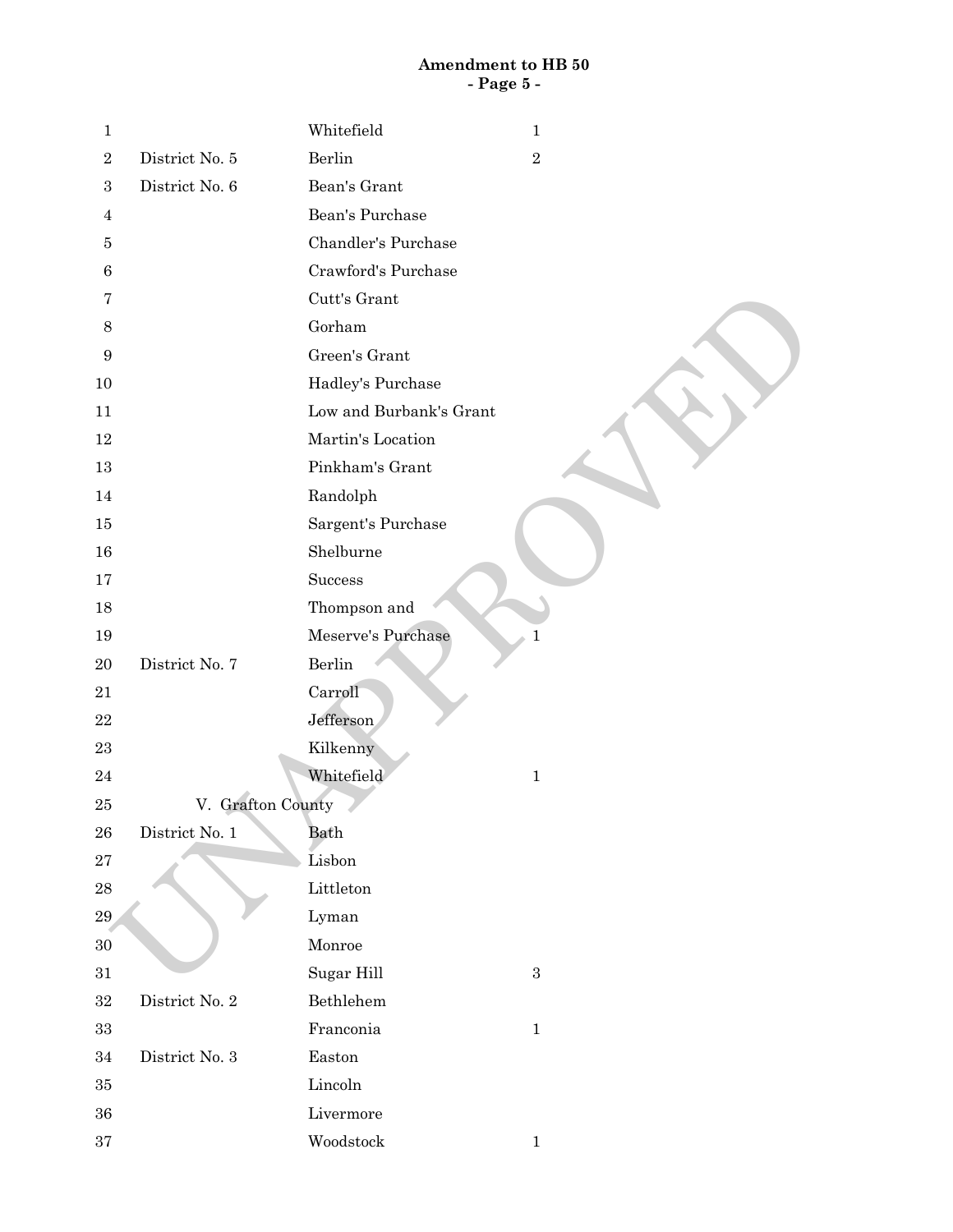# **Amendment to HB 50 - Page 6 -**

| $\mathbf{1}$     | District No. 4  | Ellsworth                         |
|------------------|-----------------|-----------------------------------|
| $\overline{2}$   |                 | Thornton                          |
| $\boldsymbol{3}$ |                 | Waterville Valley<br>$\mathbf{1}$ |
| 4                | District No. 5  | Benton                            |
| 5                |                 | Haverhill                         |
| $\,6\,$          |                 | Landaff                           |
| 7                |                 | Piermont                          |
| $8\,$            |                 | Warren<br>$\,2$                   |
| $\boldsymbol{9}$ | District No. 6  | Orford                            |
| 10               |                 | Rumney                            |
| 11               |                 | Wentworth<br>$\mathbf 1$          |
| 12               | District No. 7  | Campton<br>$\,1\,$                |
| 13               | District No. 8  | Ashland                           |
| 14               |                 | Holderness                        |
| 15               |                 | Plymouth<br>$\,3$                 |
| 16               | District No. 9  | Canaan                            |
| 17               |                 | Dorchester                        |
| 18               |                 | $\mathbf{1}$<br>Orange            |
| 19               | District No. 10 | Bridgewater                       |
| $20\,$           |                 | <b>Bristol</b><br>$\mathbf{1}$    |
| 21               | District No. 11 | Alexandria                        |
| $22\,$           |                 | Grafton                           |
| $\bf 23$         |                 | Groton                            |
| $\sqrt{24}$      |                 | Hebron<br>$1\,$                   |
| 25               | District No. 12 | Hanover                           |
| ${\bf 26}$       |                 | Lyme<br>$\overline{4}$            |
| $\sqrt{27}$      | District No. 13 | Lebanon Ward 1<br>$\mathbf{1}$    |
| ${\bf 28}$       | District No. 14 | Lebanon Ward 2<br>$\mathbf{1}$    |
| 29               | District No. 15 | Lebanon Ward 3<br>$\mathbf{1}$    |
| $30\,$           | District No. 16 | Enfield<br>$\mathbf{1}$           |
| 31               | District No. 17 | Lebanon Ward 1                    |
| $32\,$           |                 | Lebanon Ward 2                    |
| $33\,$           |                 | Lebanon Ward 3<br>$\mathbf{1}$    |
| 34               | District No. 18 | Alexandria                        |
| 35               |                 | Bridgewater                       |
| 36               |                 | <b>Bristol</b>                    |
| $37\,$           |                 | Canaan                            |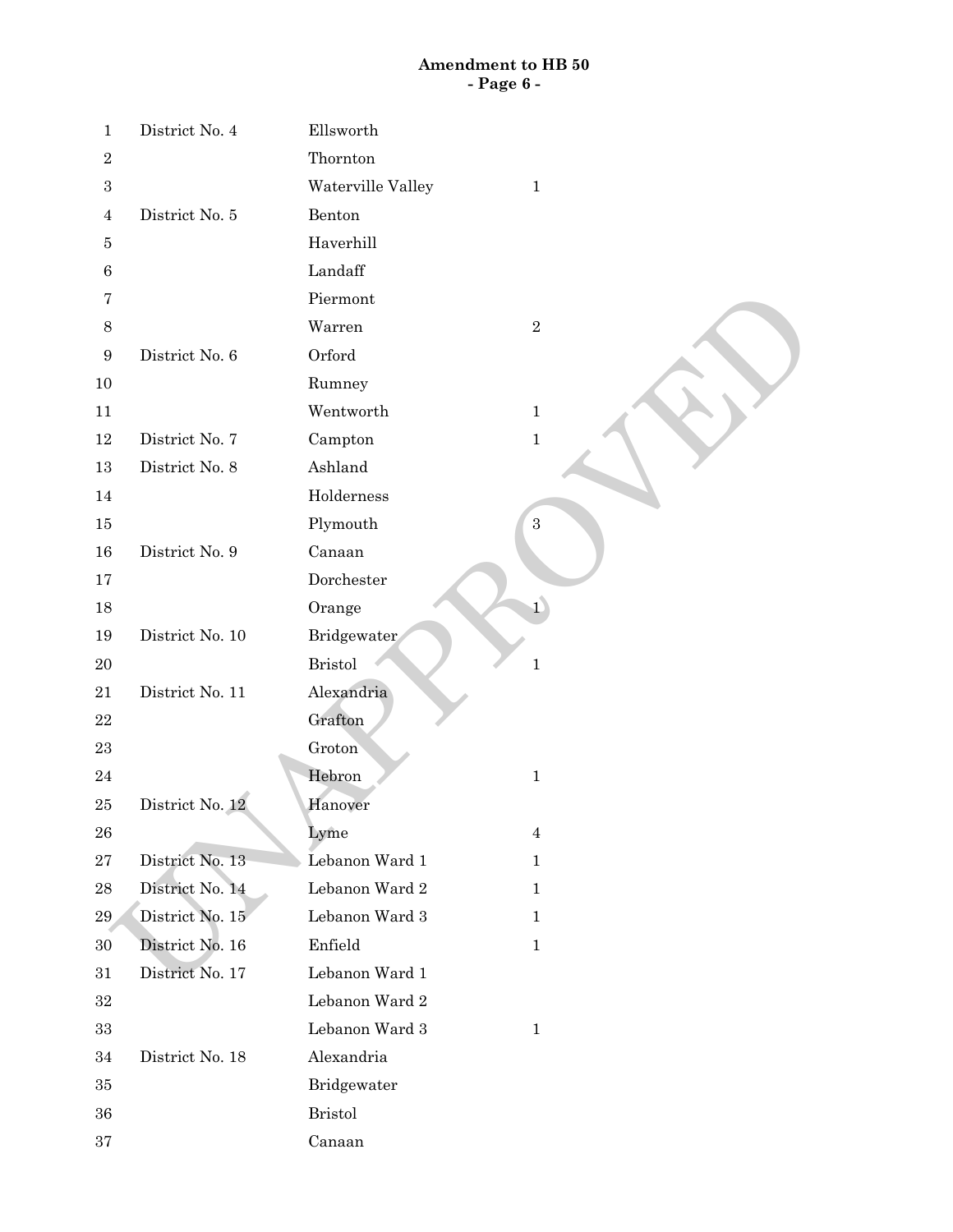## **Amendment to HB 50 - Page 7 -**

| 1                |                         | Dorchester         |                  |
|------------------|-------------------------|--------------------|------------------|
| $\overline{2}$   |                         | Enfield            |                  |
| $\,3$            |                         | Grafton            |                  |
| 4                |                         | Groton             |                  |
| 5                |                         | Hebron             |                  |
| $\,6\,$          |                         | Orange             | $\mathbf{1}$     |
| 7                | VI. Hillsborough County |                    |                  |
| $8\,$            | District No. 1          | Pelham             | $\overline{4}$   |
| $\boldsymbol{9}$ | District No. 2          | Bedford            | 7                |
| 10               | District No. 3          | Nashua Ward 4      | 3                |
| 11               | District No. 4          | Nashua Ward 2      | 3                |
| 12               | District No. 5          | Nashua Ward 1      | $\boldsymbol{3}$ |
| 13               | District No. 6          | Nashua Ward 3      | $\boldsymbol{3}$ |
| 14               | District No. 7          | Nashua Ward 7      | $\sqrt{3}$       |
| 15               | District No. 8          | Nashua Ward 6      | $\,3$            |
| 16               | District No. 9          | Nashua Ward 5      | $\sqrt{3}$       |
| 17               | District No. 10         | Nashua Ward 9      | 3                |
| 18               | District No. 11         | Nashua Ward 8      | $\overline{3}$   |
| 19               | District No. 12         | Merrimack          | $8\,$            |
| 20               | District No. 13         | Hudson             | $\,6\,$          |
| 21               | District No. 14         | Litchfield         | $\,2$            |
| 22               | District No. 15         | Manchester Ward 8  | $\,2$            |
| 23               | District No. 16         | Manchester Ward 6  | $\boldsymbol{2}$ |
| 24               | District No. 17         | Manchester Ward 2  | $\,2$            |
| 25               | District No. 18         | Manchester Ward 12 | $\boldsymbol{2}$ |
| 26               | District No. 19         | Manchester Ward 10 | $\sqrt{2}$       |
| 27               | District No. 20         | Manchester Ward 9  | $\,2$            |
| 28               | District No. 21         | Manchester Ward 1  | $\,2$            |
| 29               | District No. 22         | Manchester Ward 11 | $\,2$            |
| 30               | District No. 23         | Manchester Ward 3  | $\boldsymbol{2}$ |
| 31               | District No. 24         | Manchester Ward 4  | $\,2$            |
| 32               | District No. 25         | Manchester Ward 5  | $\boldsymbol{2}$ |
| 33               | District No. 26         | Manchester Ward 7  | $\,2$            |
| 34               | District No. 27         | Deering            |                  |
| 35               |                         | Francestown        | $\mathbf 1$      |
| 36               | District No. 28         | Weare              | $\,2$            |
| 37               | District No. 29         | Goffstown          | $\overline{4}$   |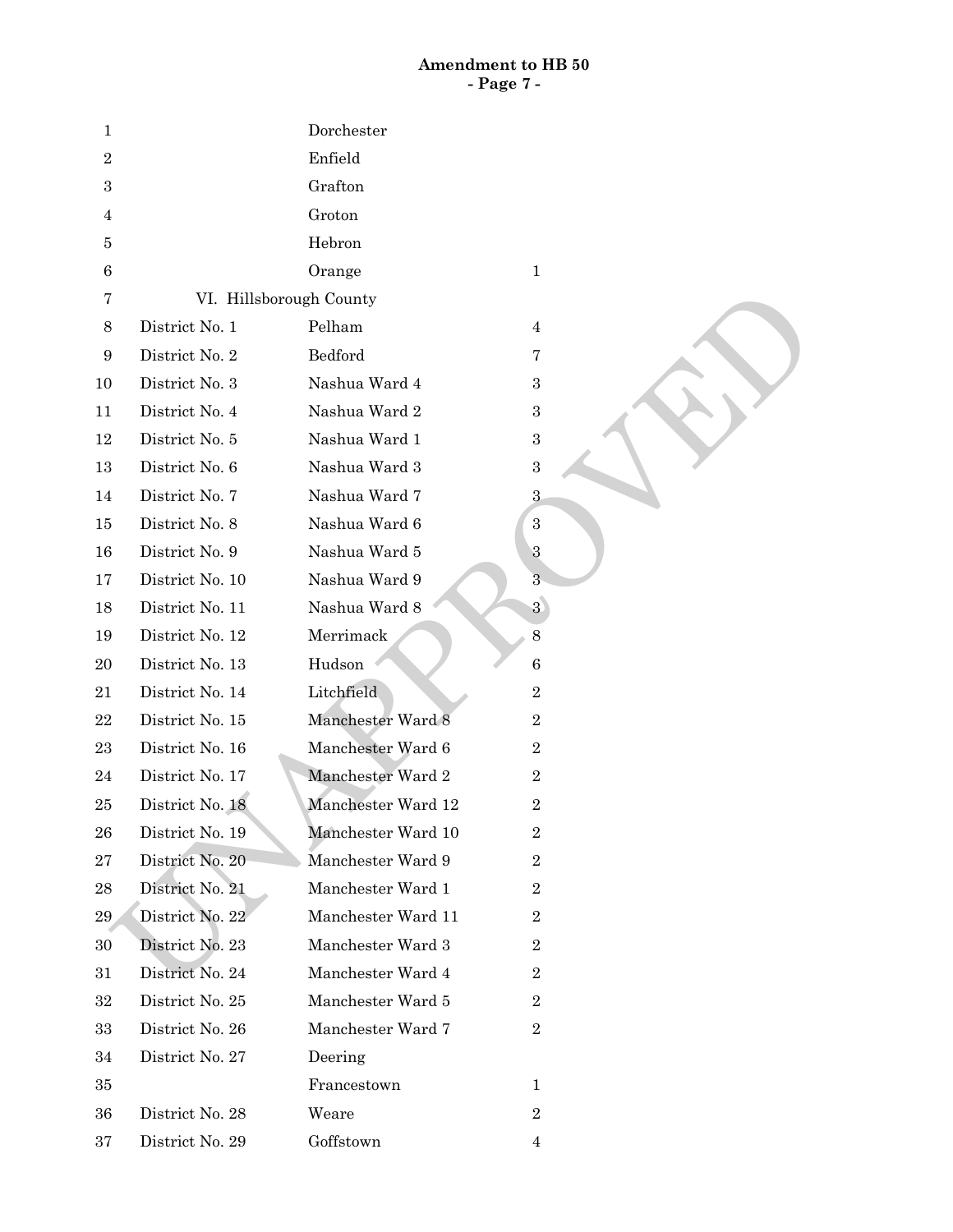## **Amendment to HB 50 - Page 8 -**

| $\mathbf 1$      | District No. 30 | Antrim             |                  |
|------------------|-----------------|--------------------|------------------|
| $\sqrt{2}$       |                 | Bennington         |                  |
| $\sqrt{3}$       |                 | Hillsborough       |                  |
| $\overline{4}$   |                 | Windsor            | $\sqrt{3}$       |
| $\bf 5$          | District No. 31 | Greenfield         |                  |
| $\,6$            |                 | Hancock            | $\mathbf{1}$     |
| $\overline{7}$   | District No. 32 | New Ipswich        |                  |
| $8\,$            |                 | Temple             |                  |
| $\boldsymbol{9}$ |                 | Wilton             | $\boldsymbol{3}$ |
| 10               | District No. 33 | Peterborough       |                  |
| 11               |                 | Sharon             | $\,2$            |
| 12               | District No. 34 | Amherst            | $\overline{3}$   |
| 13               | District No. 35 | Hollis             | $\overline{2}$   |
| 14               | District No. 36 | <b>Brookline</b>   |                  |
| 15               |                 | Greenville         |                  |
| $16\,$           |                 | Mason              | $\sqrt{2}$       |
| $17\,$           | District No. 37 | Amherst            |                  |
| 18               |                 | Milford            | $\overline{1}$   |
| 19               | District No. 38 | Hudson             |                  |
| $20\,$           |                 | Litchfield         | $\overline{2}$   |
| 21               | District No. 39 | Manchester Ward 6  |                  |
| $\bf 22$         |                 | Manchester Ward 8  |                  |
| 23               |                 | Manchester Ward 9  | $\,2$            |
| 24               | District No. 40 | Manchester Ward 1  |                  |
| $25\,$           |                 | Manchester Ward 3  |                  |
| ${\bf 26}$       |                 | Manchester Ward 10 |                  |
| $\sqrt{27}$      |                 | Manchester Ward 11 |                  |
| 28               |                 | Manchester Ward 12 | $\overline{4}$   |
| $\bf 29$         | District No. 41 | Manchester Ward 2  |                  |
| $30\,$           |                 | Manchester Ward 4  |                  |
| 31               |                 | Manchester Ward 5  |                  |
| 32               |                 | Manchester Ward 7  | $\boldsymbol{3}$ |
| 33               | District No. 42 | Lyndeborough       |                  |
| 34               |                 | Mont Vernon        |                  |
| 35               |                 | New Boston         | $\boldsymbol{3}$ |
| 36               | District No. 43 | Milford            | 4                |
| $37\,$           | District No. 44 | Goffstown          |                  |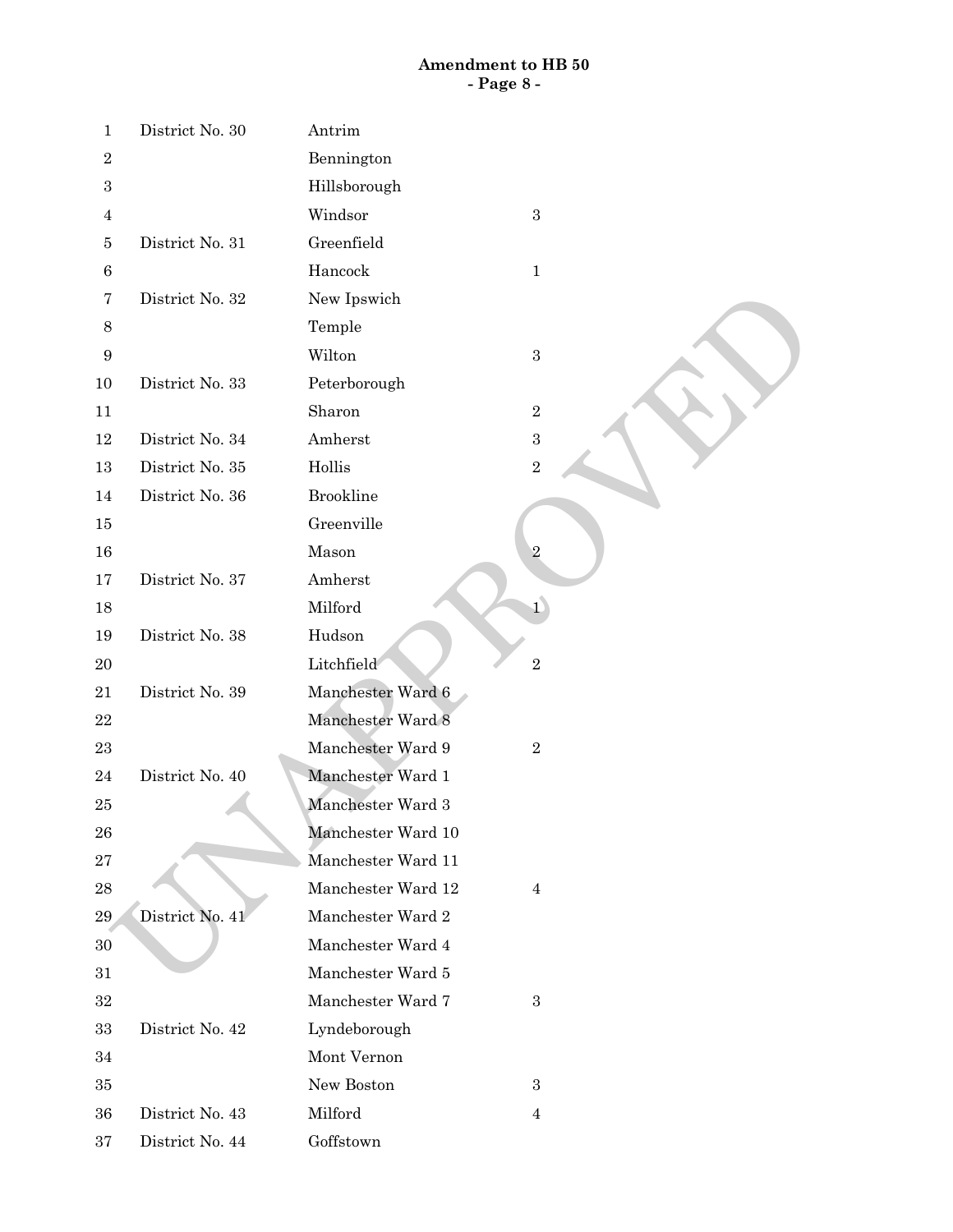## **Amendment to HB 50 - Page 9 -**

| $\mathbf{1}$     |                       | Weare              | $\sqrt{2}$     |  |
|------------------|-----------------------|--------------------|----------------|--|
| $\boldsymbol{2}$ | District No. 45       | <b>Brookline</b>   |                |  |
| $\boldsymbol{3}$ |                       | Greenville         |                |  |
| 4                |                       | Hollis             |                |  |
| 5                |                       | Mason              | $\mathbf{1}$   |  |
| $\,6$            | VII. Merrimack County |                    |                |  |
| $\overline{7}$   | District No. 1        | Boscawen           | $\mathbf{1}$   |  |
| $8\,$            | District No. 2        | Northfield         | $\mathbf 1$    |  |
| $\boldsymbol{9}$ | District No. 3        | Franklin Ward 1    |                |  |
| 10               |                       | Franklin Ward 2    |                |  |
| 11               |                       | Franklin Ward 3    | $\sqrt{2}$     |  |
| 12               | District No. 4        | Canterbury         |                |  |
| 13               |                       | Loudon             | $\overline{2}$ |  |
| 14               | District No. $5\,$    | Andover            |                |  |
| 15               |                       | Danbury            |                |  |
| $16\,$           |                       | Hill               |                |  |
| 17               |                       | Salisbury          |                |  |
| 18               |                       | Webster            | $\overline{2}$ |  |
| 19               | District No. 6        | Sutton             |                |  |
| $20\,$           |                       | Wilmot             | $\mathbf{1}$   |  |
| 21               | District No. 7        | New London         |                |  |
| $\bf{22}$        |                       | Newbury            | $\,2$          |  |
| $\bf 23$         | District No. 8        | <b>Bradford</b>    |                |  |
| $\bf{24}$        |                       | Henniker           |                |  |
| $25\,$           |                       | Warner             | $\,3$          |  |
| 26               | District No. 9        | Bow                |                |  |
| $\sqrt{27}$      |                       | Hopkinton          | $\overline{4}$ |  |
| $\bf{28}$        | District No. 10       | Dunbarton          |                |  |
| 29               |                       | Hooksett           | $\overline{4}$ |  |
| $30\,$           | District No. 11       | Allenstown         | $\mathbf{1}$   |  |
| 31               | District No. 12       | Pembroke           | $\,2$          |  |
| 32               | District No. 13       | Chichester         |                |  |
| 33               |                       | Pittsfield         | $\sqrt{2}$     |  |
| 34               | District No. 14       | Epsom              | $\mathbf{1}$   |  |
| 35               | District No. 15       | Concord Ward 1     | 1              |  |
| 36               | District No. 16       | Concord Ward 2     | $\mathbf{1}$   |  |
| $37\,$           | District No. 17       | Concord Ward $3\,$ | 1              |  |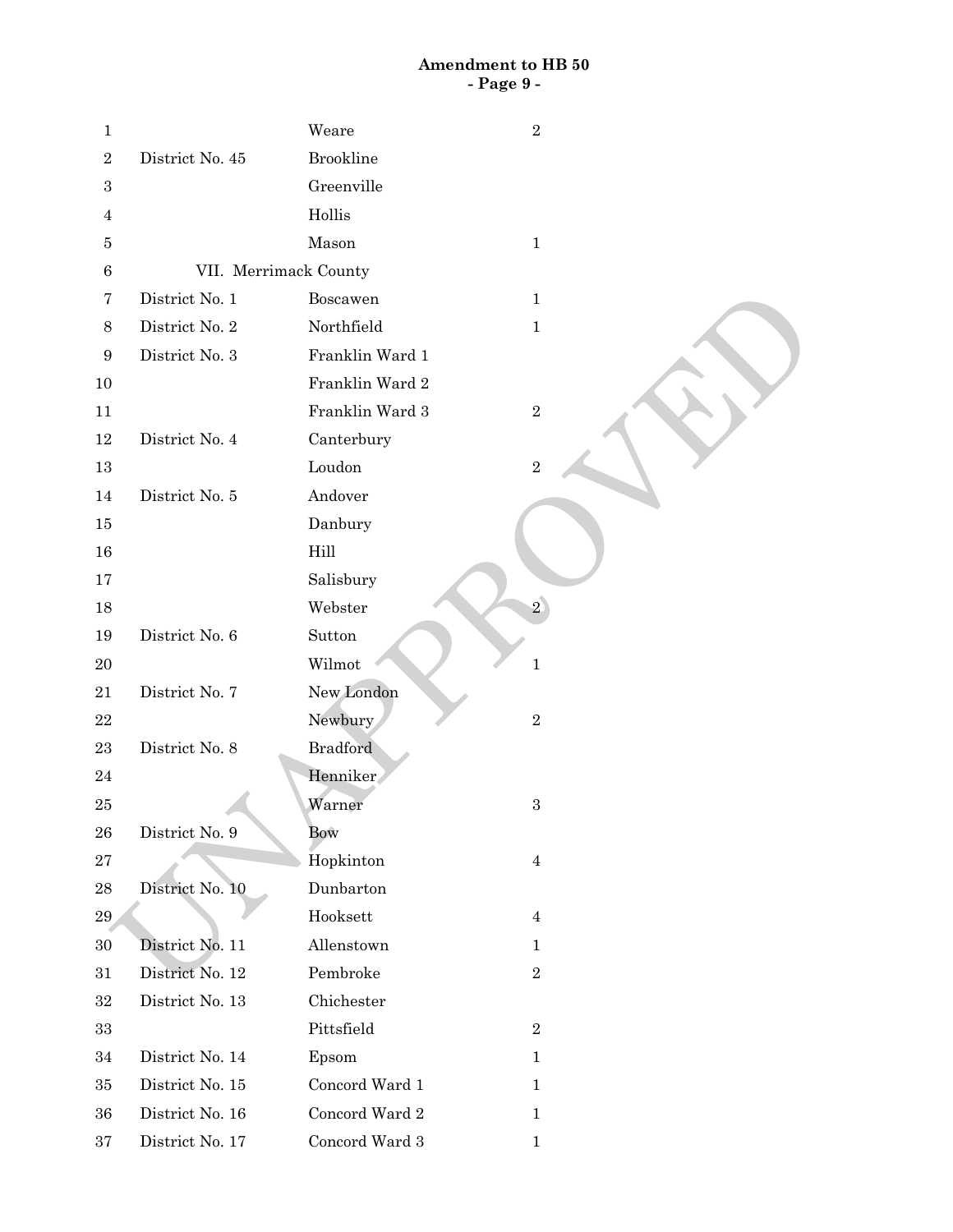# **Amendment to HB 50 - Page 10 -**

| $\mathbf{1}$   | District No. 18         | Concord Ward 4  | $\mathbf{1}$ |
|----------------|-------------------------|-----------------|--------------|
| $\,2$          | District No. 19         | Concord Ward 5  | $\mathbf{1}$ |
| $\,3\,$        | District No. 20         | Concord Ward 6  | $\mathbf{1}$ |
| $\overline{4}$ | District No. 21         | Concord Ward 7  | $\mathbf{1}$ |
| 5              | District No. 22         | Concord Ward 8  | $\mathbf{1}$ |
| $\,6\,$        | District No. 23         | Concord Ward 9  | $\mathbf{1}$ |
| $\overline{7}$ | District No. 24         | Concord Ward 10 | $\mathbf{1}$ |
| $\,8\,$        | District No. 25         | Franklin Ward 1 |              |
| 9              |                         | Franklin Ward 2 |              |
| 10             |                         | Franklin Ward 3 |              |
| 11             |                         | Northfield      | $\mathbf{1}$ |
| 12             | District No. 26         | Andover         |              |
| 13             |                         | Boscawen        |              |
| 14             |                         | Canterbury      |              |
| 15             |                         | Danbury         |              |
| 16             |                         | Hill            |              |
| 17             |                         | Loudon          |              |
| 18             |                         | Salisbury       |              |
| 19             |                         | Webster         | $\mathbf 1$  |
| 20             | District No. 27         | Allenstown      |              |
| 21             |                         | Dunbarton       |              |
| 22             |                         | Epsom           |              |
| $\bf 23$       |                         | Hooksett        | $\,2$        |
| 24             | District No. 28         | Concord Ward 1  |              |
| $25\,$         |                         | Concord Ward 2  |              |
| 26             |                         | Concord Ward 3  | $\mathbf{1}$ |
| $\sqrt{27}$    | District No. 29         | Concord Ward 4  |              |
| ${\bf 28}$     |                         | Concord Ward 9  |              |
| $\bf 29$       |                         | Concord Ward 10 | $\mathbf{1}$ |
| $30\,$         | District No. 30         | Concord Ward 5  |              |
| $31\,$         |                         | Concord Ward 6  |              |
| $32\,$         |                         | Concord Ward 7  |              |
| $33\,$         |                         | Concord Ward 8  | $\mathbf{1}$ |
| $34\,$         | VIII. Rockingham County |                 |              |
| 35             | District No. 1          | Stratham        | $\,2$        |
| 36             | District No. 2          | Newfields       |              |
| $\bf{37}$      |                         | Newmarket       | $\,3\,$      |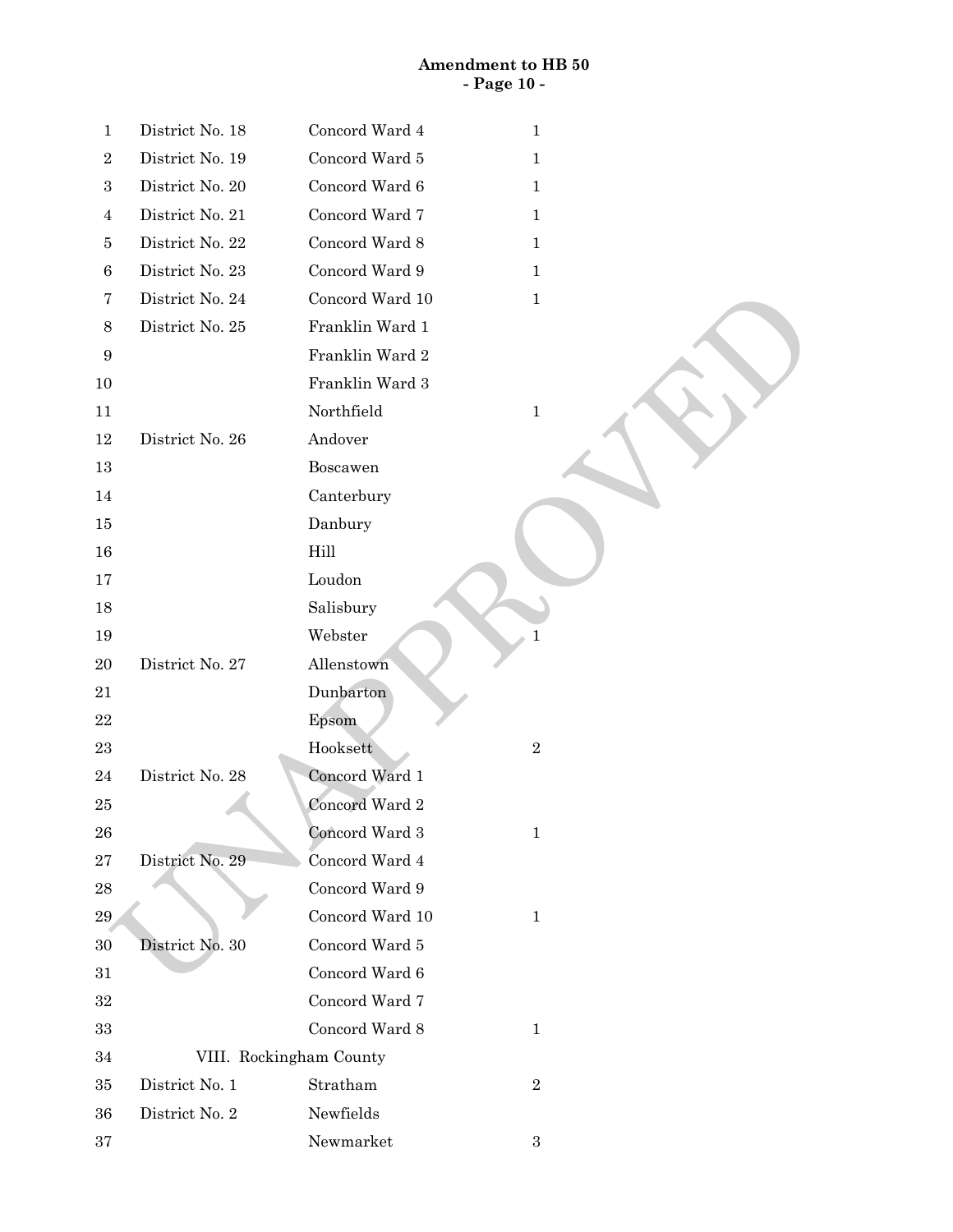# **Amendment to HB 50 - Page 11 -**

| $\mathbf{1}$     | District No. 3  | Exeter            | $\boldsymbol{4}$        |
|------------------|-----------------|-------------------|-------------------------|
| $\sqrt{2}$       | District No. 4  | Newington         |                         |
| $\sqrt{3}$       |                 | Portsmouth Ward 1 | $\mathbf{1}$            |
| $\overline{4}$   | District No. 5  | Portsmouth Ward 3 | $\mathbf{1}$            |
| 5                | District No. 6  | North Hampton     | $\mathbf{1}$            |
| $\,6$            | District No. 7  | Hampton           | $\overline{4}$          |
| $\overline{7}$   | District No. 8  | Seabrook          | $\,2$                   |
| $\,8\,$          | District No. 9  | Hampton Falls     |                         |
| $\boldsymbol{9}$ |                 | Kensington        |                         |
| 10               |                 | South Hampton     | $\mathbf{1}$            |
| 11               | District No. 10 | Newton            | $\mathbf{1}$            |
| 12               | District No. 11 | East Kingston     |                         |
| $13\,$           |                 | Kingston          | $\,2$                   |
| $14\,$           | District No. 12 | Epping            | $\overline{\mathbf{2}}$ |
| 15               | District No. 13 | Raymond           | $\,3$                   |
| 16               | District No. 14 | Chester           |                         |
| 17               |                 | Fremont           | 3                       |
| 18               | District No. 15 | Sandown           | $\overline{2}$          |
| 19               | District No. 16 | Danville          | 1                       |
| 20               | District No. 17 | Hampstead         |                         |
| 21               |                 | Plaistow          | $\bf 5$                 |
| $\bf 22$         | District No. 18 | Atkinson          | $\overline{2}$          |
| 23               | District No. 19 | Derry             | 10                      |
| 24               | District No. 20 | Salem             | $\boldsymbol{9}$        |
| $25\,$           | District No. 21 | Windham           | 4                       |
| 26               | District No. 22 | Londonderry       | $\bf 7$                 |
| 27               | District No. 23 | Brentwood         | $\mathbf{1}$            |
| 28               | District No. 24 | New Castle        |                         |
| $\bf 29$         |                 | Portsmouth Ward 5 | $\mathbf{1}$            |
| 30               | District No. 25 | Portsmouth Ward 2 | $\mathbf{1}$            |
| 31               | District No. 26 | Portsmouth Ward 4 | $\mathbf{1}$            |
| 32               | District No. 27 | Greenland         |                         |
| 33               |                 | Rye               | $\,2$                   |
| 34               | District No. 28 | Auburn            |                         |
| 35               |                 | Candia            |                         |
| 36               |                 | Deerfield         | $\,3$                   |
| $\rm 37$         | District No. 29 | Northwood         |                         |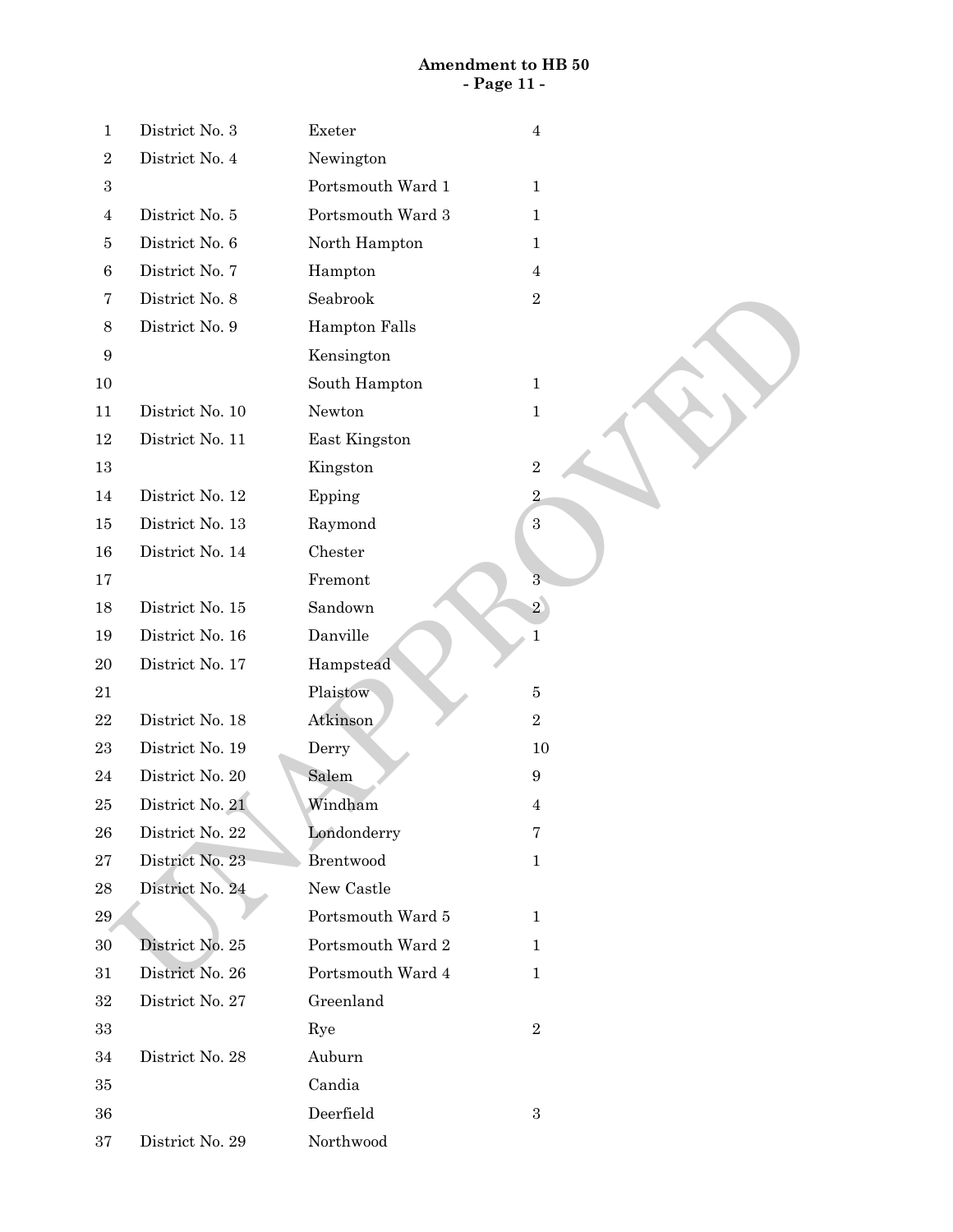# **Amendment to HB 50 - Page 12 -**

| $\mathbf 1$      |                      | Nottingham           | $\,2$        |
|------------------|----------------------|----------------------|--------------|
| $\sqrt{2}$       | District No. 30      | Exeter               |              |
| $\,3$            |                      | Newfields            |              |
| $\overline{4}$   |                      | Newmarket            |              |
| 5                |                      | Stratham             | $\mathbf{1}$ |
| $\,6\,$          | District No. 31      | Londonderry          |              |
| 7                |                      | Windham              | $\mathbf{1}$ |
| $\,8\,$          | District No. 32      | Hampton Falls        |              |
| $\boldsymbol{9}$ |                      | Kensington           |              |
| 10               |                      | Newton               |              |
| 11               |                      | South Hampton        | $\mathbf{1}$ |
| 12               | District No. 33      | Hampton              |              |
| $13\,$           |                      | Seabrook             | 1            |
| 14               | District No. 34      | New Castle           |              |
| 15               |                      | Newington            |              |
| 16               |                      | Portsmouth Ward 1    |              |
| 17               |                      | Portsmouth Ward 5    |              |
| 18               | District No. 35      | Portsmouth Ward 2    |              |
| 19               |                      | Portsmouth Ward 3    |              |
| 20               |                      | Portsmouth Ward 4    | $\mathbf{1}$ |
| 21               | District No. 36      | Greenland            |              |
| $\bf 22$         |                      | North Hampton        |              |
| 23               |                      | Rye                  | $\mathbf{1}$ |
| 24               | District No. 37      | Brentwood            |              |
| 25               |                      | Danville             |              |
| ${\bf 26}$       |                      | <b>East Kingston</b> |              |
| $\sqrt{27}$      |                      | Kingston             | $\mathbf{1}$ |
| ${\bf 28}$       | District No. 38      | Auburn               |              |
| 29               |                      | Candia               |              |
| $30\,$           |                      | Deerfield            |              |
| $31\,$           |                      | Northwood            |              |
| $32\,$           |                      | Nottingham           | $\,2$        |
| $33\,$           | IX. Strafford County |                      |              |
| 34               | District No. 1       | Farmington           | $\,2$        |
| 35               | District No. 2       | Milton               |              |
| 36               |                      | Rochester Ward 5     | $\,3$        |
| $\rm 37$         | District No. 3       | Middleton            |              |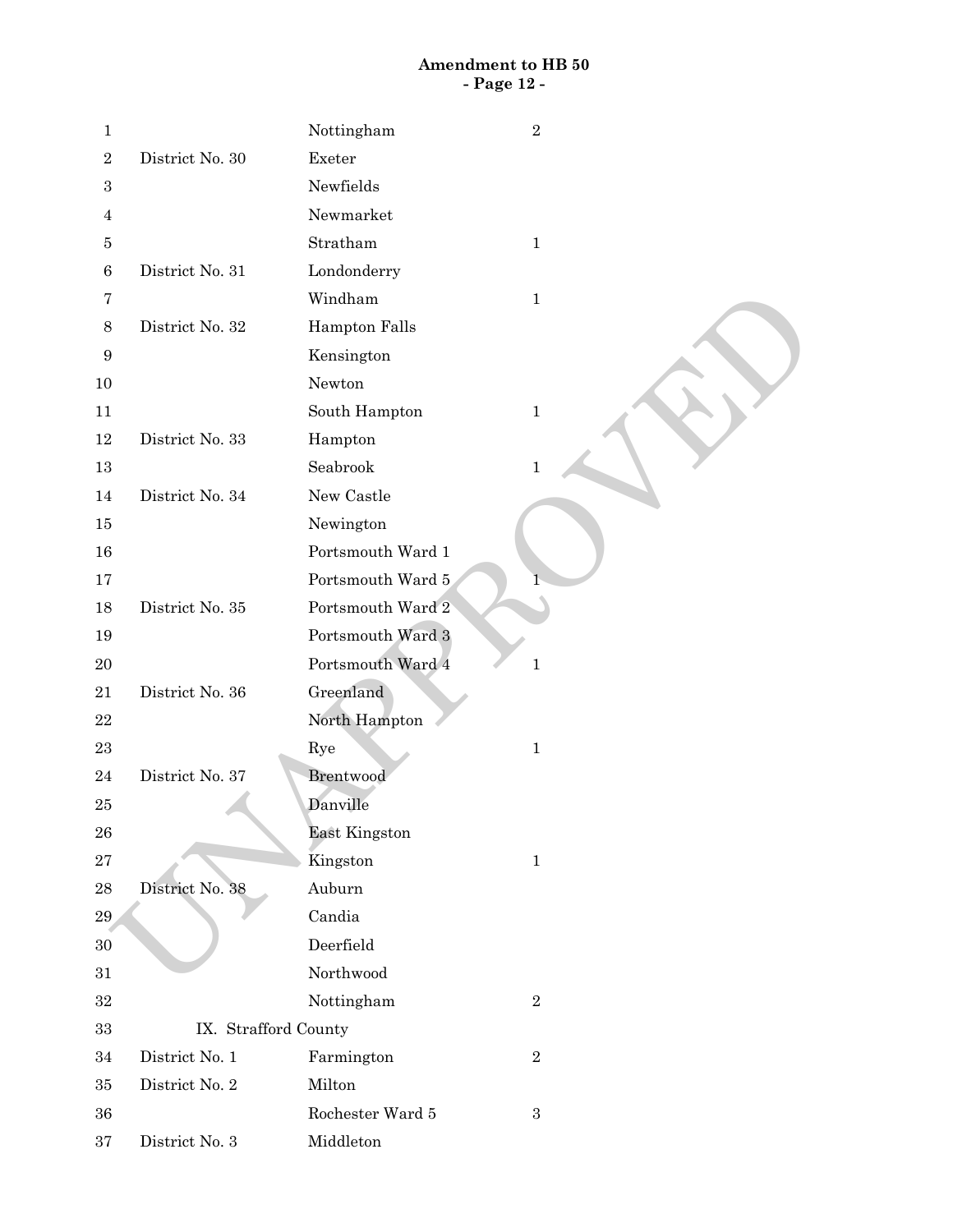# **Amendment to HB 50 - Page 13 -**

| 1                |                 | New Durham<br>$\mathbf 1$            |  |
|------------------|-----------------|--------------------------------------|--|
| $\sqrt{2}$       | District No. 4  | Barrington                           |  |
| 3                |                 | Strafford<br>$\,3$                   |  |
| 4                | District No. 5  | Rochester Ward 1<br>$\mathbf{1}$     |  |
| 5                | District No. 6  | Rochester Ward 2<br>$\mathbf{1}$     |  |
| $\,6\,$          | District No. 7  | Rochester Ward 3<br>$\mathbf{1}$     |  |
| 7                | District No. 8  | Rochester Ward 4<br>$\mathbf{1}$     |  |
| $8\,$            | District No. 9  | Rochester Ward 6<br>$\mathbf{1}$     |  |
| $\boldsymbol{9}$ | District No. 10 | Durham<br>$\overline{4}$             |  |
| 10               | District No. 11 | Dover Ward 4                         |  |
| 11               |                 | Lee                                  |  |
| 12               |                 | $\,3$<br>Madbury                     |  |
| 13               | District No. 12 | Rollinsford                          |  |
| 14               |                 | Somersworth Ward 1                   |  |
| 15               |                 | Somersworth Ward 2                   |  |
| 16               |                 | Somersworth Ward 3                   |  |
| 17               |                 | Somersworth Ward 4                   |  |
| 18               |                 | Somersworth Ward 5<br>$\overline{4}$ |  |
| 19               | District No. 13 | Dover Ward 6<br>$\mathbf{1}$         |  |
| 20               | District No. 14 | Dover Ward 1<br>$\mathbf{1}$         |  |
| 21               | District No. 15 | Dover Ward 2<br>$\mathbf{1}$         |  |
| $\bf 22$         | District No. 16 | Dover Ward 3<br>$\mathbf{1}$         |  |
| 23               | District No. 17 | Dover Ward 5<br>$\mathbf{1}$         |  |
| 24               | District No. 18 | Barrington                           |  |
| 25               |                 | Middleton                            |  |
| 26               |                 | New Durham                           |  |
| $\bf 27$         |                 | Strafford<br>$\mathbf{1}$            |  |
| 28               | District No. 19 | Rochester Ward 1                     |  |
| 29               |                 | Rochester Ward 2                     |  |
| 30               |                 | Rochester Ward 3                     |  |
| $31\,$           |                 | Rochester Ward 4                     |  |
| 32               |                 | Rochester Ward 6<br>$\boldsymbol{3}$ |  |
| 33               | District No. 20 | Dover Ward 4                         |  |
| 34               |                 | Durham                               |  |
| 35               |                 | Lee                                  |  |
| 36               |                 | Madbury<br>$\mathbf{1}$              |  |
| 37               | District No. 21 | Dover Ward 1                         |  |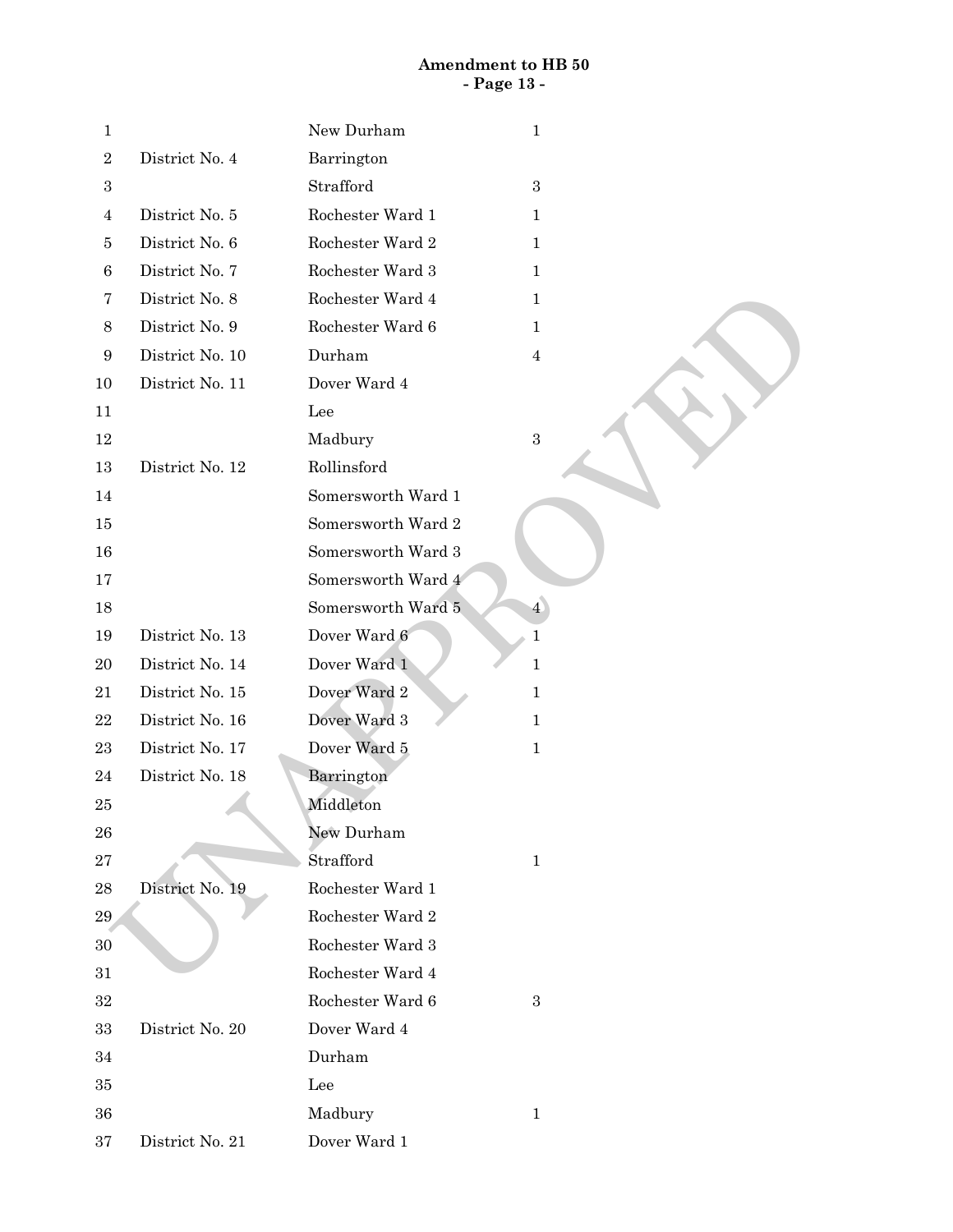# **Amendment to HB 50 - Page 14 -**

| $\mathbf 1$      |                    | Dover Ward 2               |
|------------------|--------------------|----------------------------|
| $\sqrt{2}$       |                    | Dover Ward 3               |
| $\boldsymbol{3}$ |                    | Dover Ward 5               |
| 4                |                    | Dover Ward 6<br>$\sqrt{3}$ |
| 5                | X. Sullivan County |                            |
| $\,6\,$          | District No. 1     | Grantham<br>$1\,$          |
| $\overline{7}$   | District No. 2     | Cornish                    |
| $8\,$            |                    | Plainfield<br>$\mathbf{1}$ |
| $\boldsymbol{9}$ | District No. 3     | Charlestown                |
| 10               |                    | Newport                    |
| 11               |                    | Unity<br>$\,3$             |
| 12               | District No. 4     | Acworth                    |
| 13               |                    | Goshen                     |
| 14               |                    | Langdon                    |
| 15               |                    | Lempster                   |
| $16\,$           |                    | Washington<br>$\mathbf 1$  |
| $17\,$           | District No. 5     | Springfield                |
| 18               |                    | $\overline{1}$<br>Sunapee  |
| 19               | District No. 6     | Claremont Ward 1           |
| $20\,$           |                    | Claremont Ward 2           |
| $21\,$           |                    | Claremont Ward 3           |
| $22\,$           |                    | Croydon<br>$\,3$           |
| $\bf 23$         | District No. 7     | Charlestown                |
| $\sqrt{24}$      |                    | Cornish                    |
| $25\,$           |                    | Newport                    |
| ${\bf 26}$       |                    | Plainfield                 |
| $\sqrt{27}$      |                    | Unity<br>$1\,$             |
| ${\bf 28}$       | District No. 8     | Acworth                    |
| 29               |                    | Claremont Ward 1           |
| $30\,$           |                    | Claremont Ward 2           |
| $31\,$           |                    | Claremont Ward 3           |
| $32\,$           |                    | Croydon                    |
| $33\,$           |                    | Goshen                     |
| $34\,$           |                    | Langdon                    |
| $35\,$           |                    | Lempster                   |
| $36\,$           |                    | Springfield                |
| 37               |                    | Sunapee                    |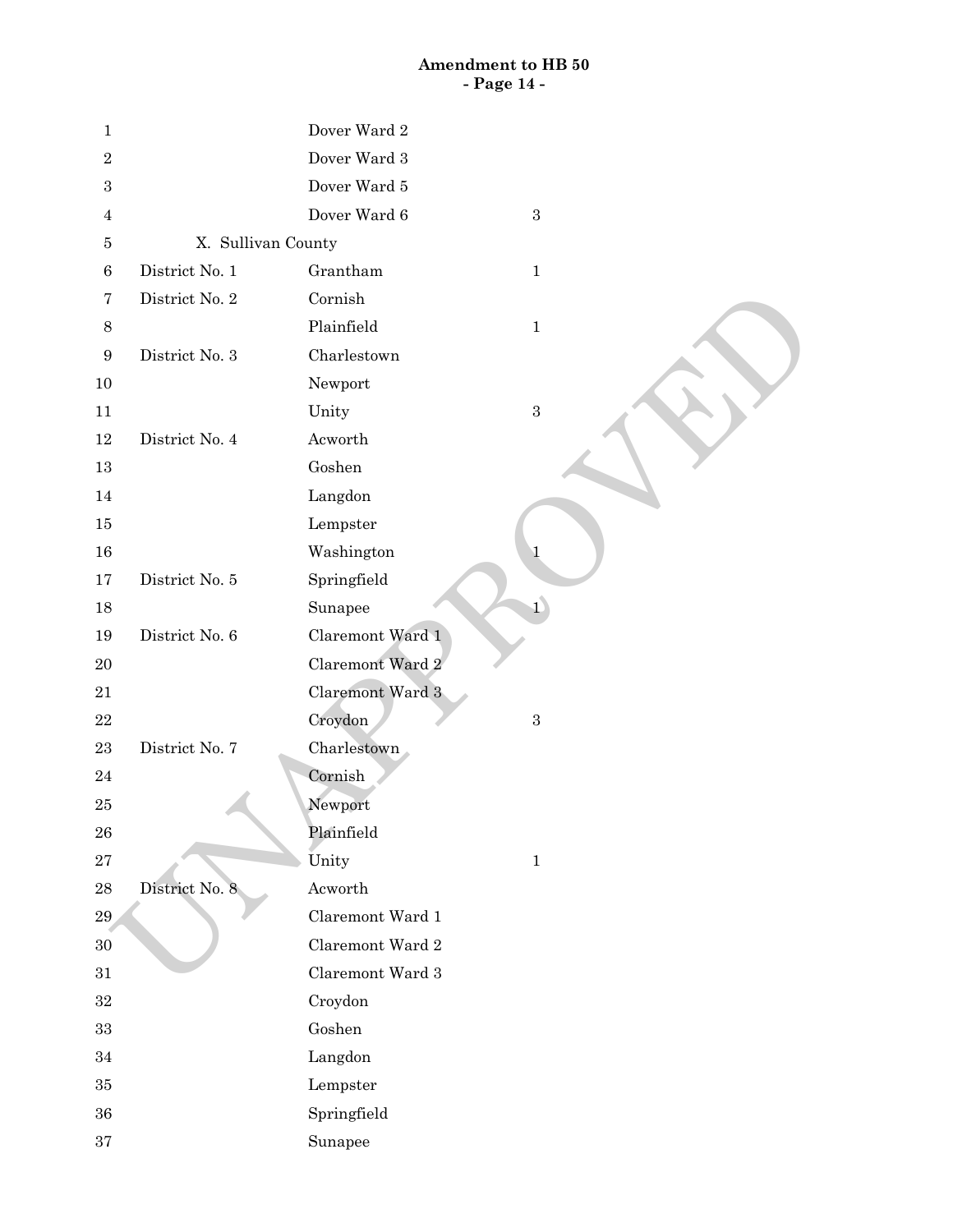### **Amendment to HB 50 - Page 15 -**

| 1                | Washington<br>2                                                                                                |
|------------------|----------------------------------------------------------------------------------------------------------------|
| $\sqrt{2}$       | Application. The changes in state representative districts established by this act shall not<br>$\overline{2}$ |
| $\boldsymbol{3}$ | affect constituencies or terms of office of representatives presently in office. The state representative      |
| 4                | districts established by this act shall be in effect for the purpose of electing representatives at the        |
| 5                | 2022 state general election. If there shall be a vacancy in a state representatives district for any           |
| $\,6$            | reason prior to the 2022 state general election, the vacancy shall be filled by and from the same state        |
| 7                | representative district that existed for the 2020 state general election. No provision of this act shall       |
| 8                | affect in any manner any of the proceedings of the membership of the house of representatives of the           |
| $\boldsymbol{9}$ | general court that assembled for a biennial session in January 2021.                                           |
| 10               | Ward Boundaries; Legislative Districts. Ward boundaries adopted as of January 30, 2022<br>$3^-$                |
| 11               | shall be the ward boundaries used to determine state legislative districts beginning with the                  |
| 12               | November 2022 state general election.                                                                          |
| 13               | 4 City of Portsmouth; Wards. 1895, 183:1, as amended by 1947, 390:1; 1957, 412:1; 1971, 582:1;                 |
| 14               | 1983, 424:1; 1989, 210:2; and 2012, 9:4 is repealed and reenacted to read as follows:                          |
| 15               |                                                                                                                |
| 16               | Section 1. The city of Portsmouth in the county of Rockingham is and shall be divided into 5 wards             |
| 17               | which shall be constituted as follows:                                                                         |
| 18               |                                                                                                                |
| 19               | Ward 1 shall contain all that part of the city included within the following boundaries: Beginning at          |
| 20               | a point in the Piscataqua river on the boundary of the city of Portsmouth, the state of Maine, and the         |
| 21               | town of Newington; thence southeasterly along the boundary of the city of Portsmouth and the state             |
| $\bf{22}$        | of Maine to the point where U.S. route 1 crosses the boundary of the city of Portsmouth and the state          |
| 23               | of Maine; thence southwesterly along U.S. route 1 to a point where U.S. route 1 passes over Daniel             |
| 24               | street; thence southwesterly along Daniel street to the intersection of Daniel street and Congress             |
| 25               | street; thence southwesterly along Congress street to the intersection of Congress street and                  |
| ${\bf 26}$       | Maplewood avenue; thence northwesterly along Maplewood avenue to the middle of a bridge crossing               |
| 27               | the so-called North Mill pond; thence southwesterly along a line following the midpoint of the so-             |
| $\bf 28$         | called North Mill pond until it intersects Bartlett street at a point 300 feet north of the intersection       |
| $\,29$           | of Bartlett street and Cate street; thence northwesterly along Bartlett street to the intersection of          |
| $30\,$           | Bartlett street and Woodbury avenue; thence northwesterly 10,000 feet along Woodbury avenue to                 |
| 31               |                                                                                                                |
|                  | the intersection of Woodbury avenue and Gosling road; thence northeasterly along Gosling road to               |
| 32               | its terminus; thence northeasterly along the boundary of the town of Newington and the city of                 |
| 33               | Portsmouth to the point of beginning.                                                                          |

Ward 2 shall contain all that part of the city included within the following boundaries: Beginning at the middle of the Maplewood avenue bridge at the northeast end of North Mill pond; thence southeasterly along Maplewood avenue to the intersection of Maplewood avenue and Middle street; 35 36 37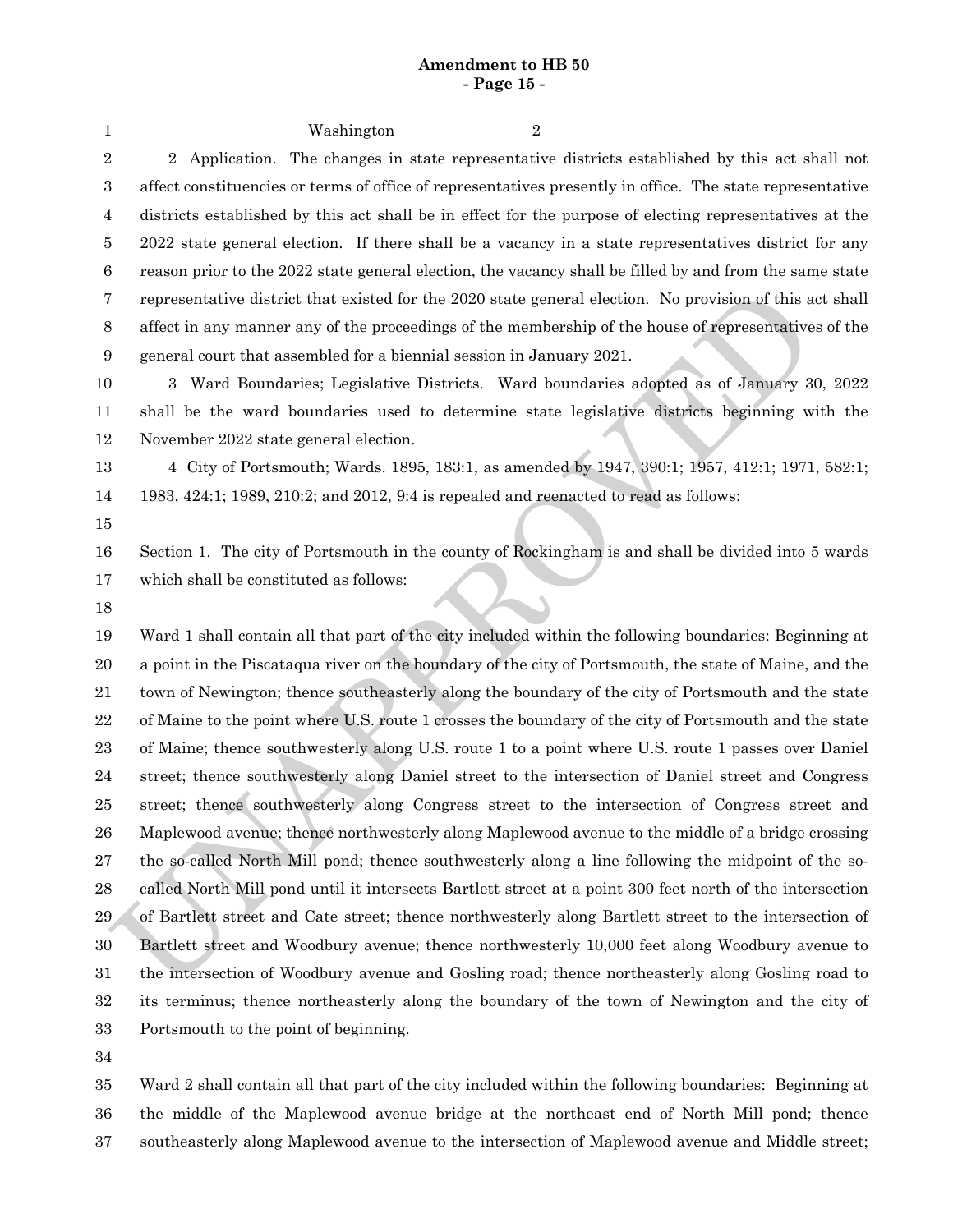#### **Amendment to HB 50 - Page 16 -**

thence southerly along Middle street to the intersection of Middle street and Court street; thence northeasterly along Court street to the intersection of Court street and Rogers street; thence southerly along Rogers street to the intersection of Rogers street and Parrott avenue; thence southerly along Parrott avenue to the intersection of Parrott avenue and Richards avenue; thence northerly along Richards avenue a distance of 150 feet; thence southwesterly along a line until said line reaches the intersection of Merrimac street and Miller avenue; thence southeasterly along Miller avenue until it reaches the intersection of Miller avenue and Lincoln avenue; thence westerly along Lincoln avenue until it reaches the intersection of Lincoln avenue and Broad street; thence southerly along Broad street until the intersection of Broad street and South street; thence southwesterly along South street until the intersection of South street and Middle road and thence continuing along Middle road to the intersection of Middle road and the U.S. route 1 bypass; thence northwesterly along U.S. route 1 bypass to a point where it is crossed by a railroad track; thence northeasterly along said railroad track until a point where it crosses Bartlett street; thence northwesterly along Bartlett street until a point 300 feet north of the intersection of Bartlett street and Cate street; thence northeasterly along a line following the middle of the so-called North Mill pond to the point of beginning. 1 2 3 4 5 6 7 8 9 10 11 12 13 14 15 16

17

 thence northerly along the boundary of the city of Portsmouth and the town of Greenland to the To avenue until it reaches the intersection of Miller avenue and Lincoln avenue; thence westerly alcohed avenue until it reaches the intersection of Lincoln secure until the control of the microscolon (Fig. ) along Broad Ward 3 shall contain all that part of the city included within the following boundaries: Beginning at a point at the intersection of the boundary of the city of Portsmouth, the town of Newington, and the town of Greenland; thence northerly along the boundary of the city of Portsmouth and the town of Newington a distance of 8,400 feet; thence continuing northeasterly along the boundary of the city of Portsmouth and the town of Newington to the intersection of the boundary of the city of Portsmouth and the town of Newington and Woodbury avenue; thence southeasterly along Woodbury avenue a distance of 10,000 feet to the intersection of Woodbury avenue and Bartlett street; thence southerly along Bartlett street to a point where a railroad line crosses Bartlett street; thence southwesterly along said railroad line to a point where it crosses U.S. route 1 bypass; thence southeasterly along U.S. route 1 bypass to a point where it intersects Greenleaf avenue; thence southwesterly along Greenleaf avenue to the intersection of Greenleaf avenue and Peverly Hill road; thence southeasterly along Peverly Hill road to the intersection of Peverly Hill road and Lafayette road; thence southwesterly along Lafayette road to a point at the boundary of the city of Portsmouth and the town of Rye; thence northwesterly along the boundary of the city of Portsmouth and the town of Rye to the intersection of the boundaries of the city of Portsmouth, the town of Rye, and the town of Greenland; point of beginning. 18 19 20 21 22 23 24 25 26 27 28 29 30 31 32 33 34

35

Ward 4 shall contain all that part of the city included within the following boundaries: Beginning at a point at the intersection of South street and Summit avenue; thence southerly along Summit 36 37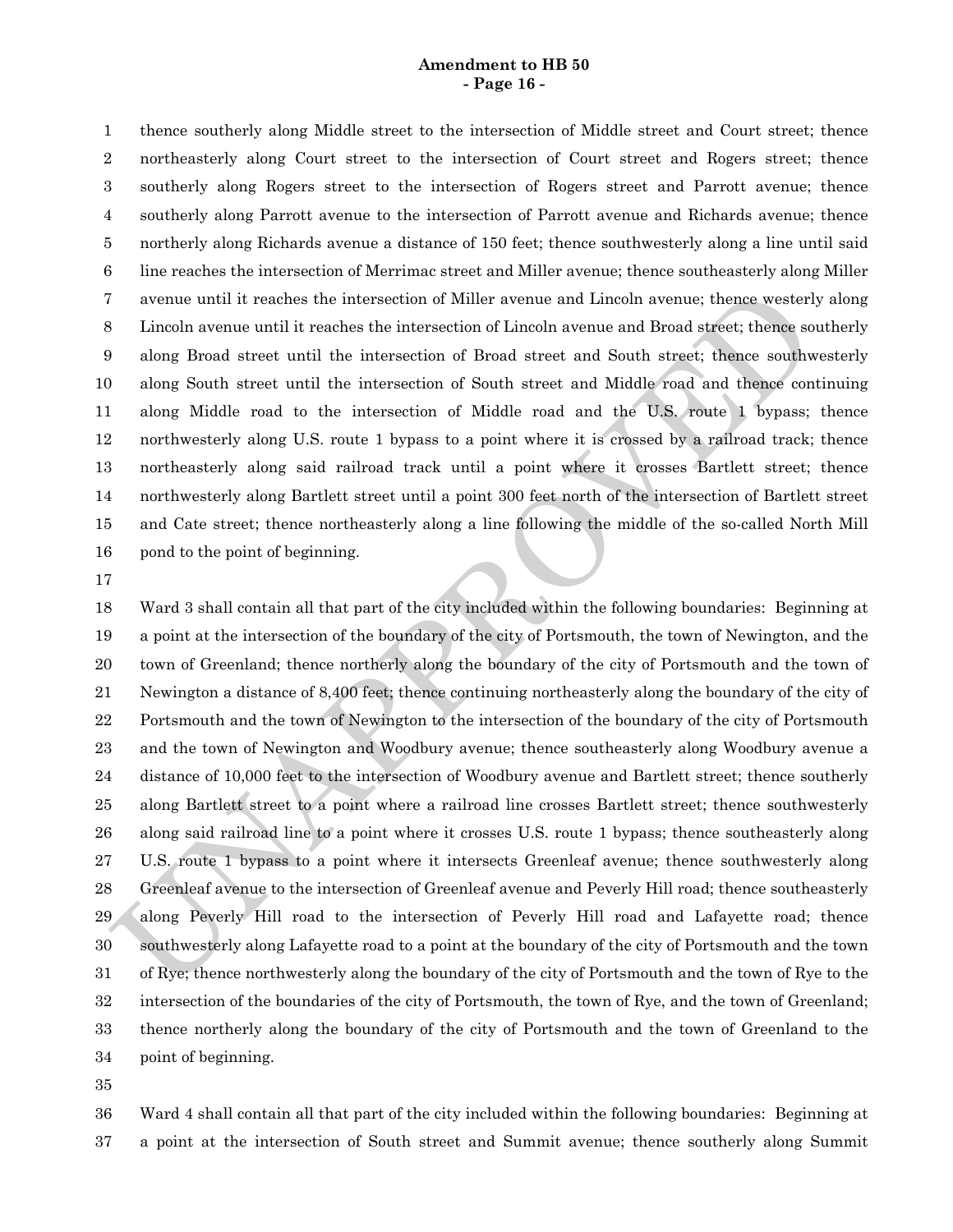#### **Amendment to HB 50 - Page 17 -**

avenue to the point where Andrew Jarvis drive crosses Summit avenue; thence westerly along Andrew Jarvis drive to the intersection of Andrew Jarvis drive and Lafayette road; thence southerly along Lafayette road to a bridge over the so-called Sagamore creek; thence easterly along a line following the center of the so-called Sagamore creek to a point at the boundary of the city of Portsmouth, the town of Rye, and the town of New Castle; thence southwesterly along the boundary of the city of Portsmouth and the town of Rye to a point where the boundary between the city of Portsmouth and the town of Rye turns northwesterly; thence northwesterly along the boundary of the city of Portsmouth and the town of Rye to the intersection of the boundary of the city of Portsmouth and the town of Rye with Lafayette road; thence northeasterly along Lafayette road to the intersection of Lafayette road and Peverly Hill road; thence northwesterly along Peverly Hill road to the intersection of Peverly Hill road and Greenleaf avenue; thence northeasterly along Greenleaf avenue to the intersection of Greenleaf avenue and U.S. route 1 bypass; thence northwesterly along U.S. route 1 bypass to the intersection of U.S. route 1 bypass and Middle road; thence easterly along Middle road to the intersection of Middle road and South street; thence easterly along South street to the point of beginning. 1 2 3 4 5 6 7 8 9 10 11 12 13 14 15

16

 northeasterly along a line to a point on Richards avenue 150 feet northerly from the intersection of 7 Portsmouth and the town of Rye turns northwesterly; thence northwesterly along the boundary<br>
10 the city of Portsmouth and the town of Rye with Lafayette road; the<br>nece northeasterly along Lafayette road in the town of Ward 5 shall contain all that part of the city included within the following boundaries: Beginning at a point where U.S. route 1 intersects the boundary between the city of Portsmouth and the state of Maine; thence southeasterly along the boundary between the city of Portsmouth and the state of Maine to the boundary of the city of Portsmouth, the state of Maine, and the town of New Castle; thence southerly along the boundary of the city of Portsmouth and the town of New Castle to the boundary of the city of Portsmouth, the town of New Castle, and the town of Rye; thence southwesterly along the boundary of the city of Portsmouth and the town of Rye to the midpoint of the so-called Sagamore creek; thence westerly along a line following the center of the co-called Sagamore creek to the Lafayette road bridge over the so-called Sagamore creek; thence northerly along Lafayette road to the intersection of Lafayette road and Andrew Jarvis drive; thence northeasterly along Andrew Jarvis drive to the intersection of Andrew Jarvis drive and Summit avenue; thence northerly along Summit avenue to the intersection of Summit avenue and South street; thence easterly along South street to the intersection of South street and Broad street; thence northwesterly along Broad street to the intersection of Broad street and Lincoln avenue; thence northeasterly along Lincoln avenue to the intersection of Lincoln avenue and Miller avenue; thence northwesterly along Miller avenue to the intersection of Miller avenue and Merrimac street; thence Richards avenue and Parrott avenue; thence southeasterly along Richards avenue to the intersection of Richards avenue and Parrott avenue; thence northeasterly along Parrott avenue to the intersection of Parrott avenue and Rogers street; thence northwesterly along Rogers street to the intersection of Rogers street and Court street; thence westerly along Court street to the intersection 17 18 19 20 21 22 23 24 25 26 27 28 29 30 31 32 33 34 35 36 37